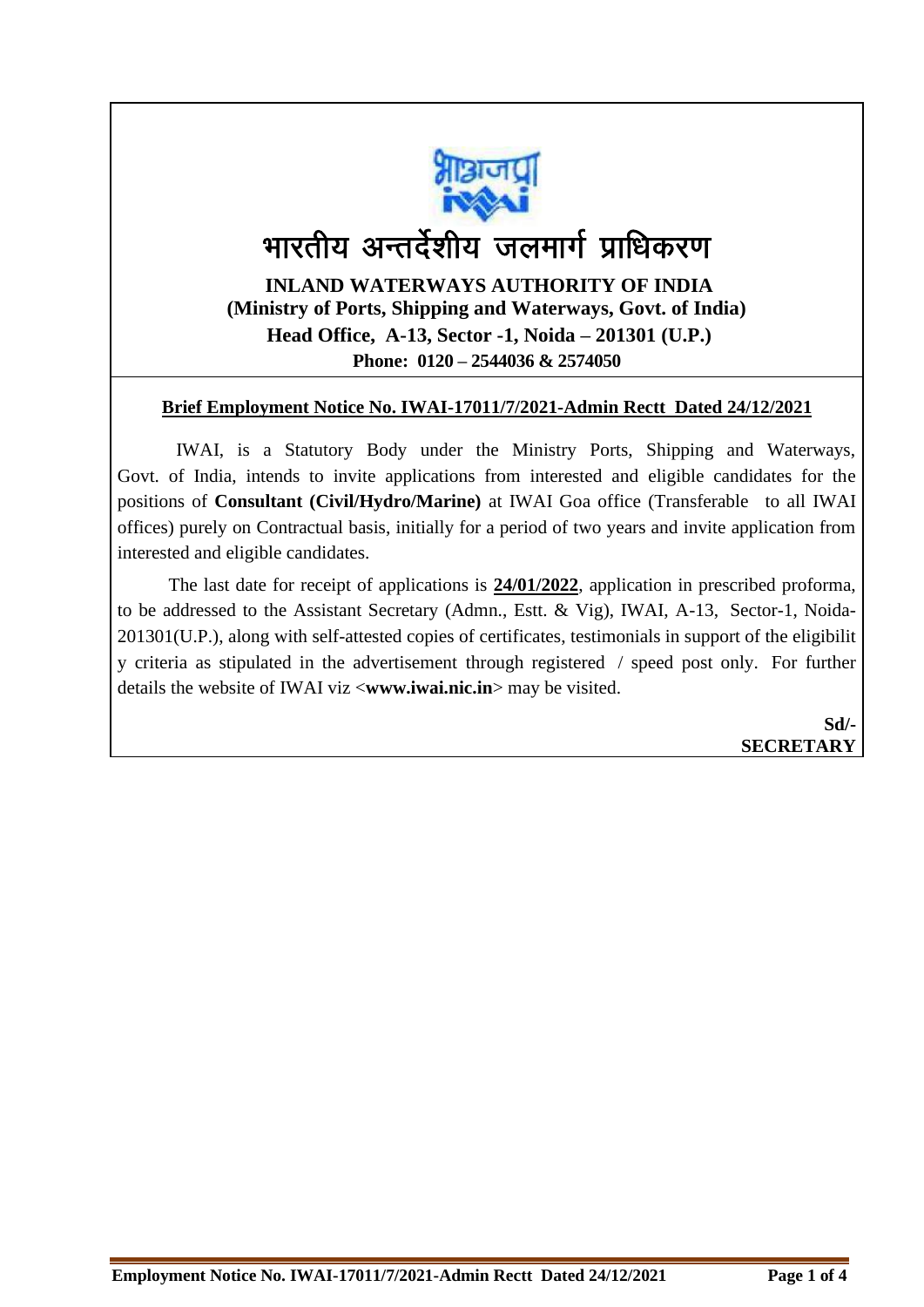

### **INLAND WATERWAYS AUTHORITY OF INDIA (Ministry of Ports, Shipping and Waterways, Govt. of India) Head Office, A-13, Sector -1, Noida – 201301 (U.P.) Phone: 0120 – 2544036 & 2574050**

#### **Employment Notice No. IWAI-17011/7/2021-Admin Rectt Dated 24/12/2021**

Inland Waterways Authority of India (IWAI) is a Statutory Body under the Ministry Ports, Shipping and Waterways, Govt. of India, intends to engage the following position at IWAI, Goa Office, purely on Contractual Basis, initially for a period of two years and invite applications from interested and eligible candidates.

| <b>Sl. No.</b> | <b>Position Name</b>                                                              |
|----------------|-----------------------------------------------------------------------------------|
|                | Consultant (Civil/Hydro/Marine) at IWAI, Goa Office (Transferable to all Offices) |

2. The ToR and eligibility criteria etc. for the above mentioned position are as detailed below:

| Consultant (Civil/Hydro/Marine) – 01 Position for Goa |  |
|-------------------------------------------------------|--|
| <b>Key Responsibilities/Duties</b>                    |  |

- 1. Supervision of works being undertaken by IWAI through MPT under the tripartite agreement between MPT, CoP and IWAI.
- 2. Liasoning with State Govt/Captain of Ports Department/MPT, Govt of Goa/Stakeholders.
- 3. Liasoning with Govt of Karnataka/Govt of Maharashtra/Govt of Gujarat and associated agencies for various NWS within these states.

 **Age**: Minimum 35 years and Maximum 63 years.

#### **Remuneration:**

Maximum of Rs. 48,000/- (Rupees Forty Eight Thousand per month only) and the remuneration of retired Central Government employees on contract basis, including as consultants is to be regulated in terms IWAI Office Memorandum No. IWAI-11014/65/2020- Admn dated 13.04.2021 which interalia categorically provides that the same cannot exceed 'Last basic pay drawn minus basic pension' .

#### **Required Education Qualification**:

- 1. The desired person should have proven experience in the field of Civil/Marine/Hydro Engineering with an experience of not less than 10 years in supervisory capacity
	- (i) **Qualification:** Degree in Civil Engineering/Mech marine engineering.
	- (ii) **Experience:** 10 years' experience in ports/ shipbuilding in supervisory capacity.
	- (iii) **Desirable:** Retired employees of Ports/IWT/Indian Navy will be preferred.
	- (iv) **Duration of Assignment** 15 days in a month.

3) The closing/ last date for receipt of applications is 24/01/2022, with application in prescribed proforma, to be addressed to the Assistant Secretary (A,E&V), IWAI, A-13, Sector-1, Noida - 201301(U.P.), through Registered Post / Speed Post only.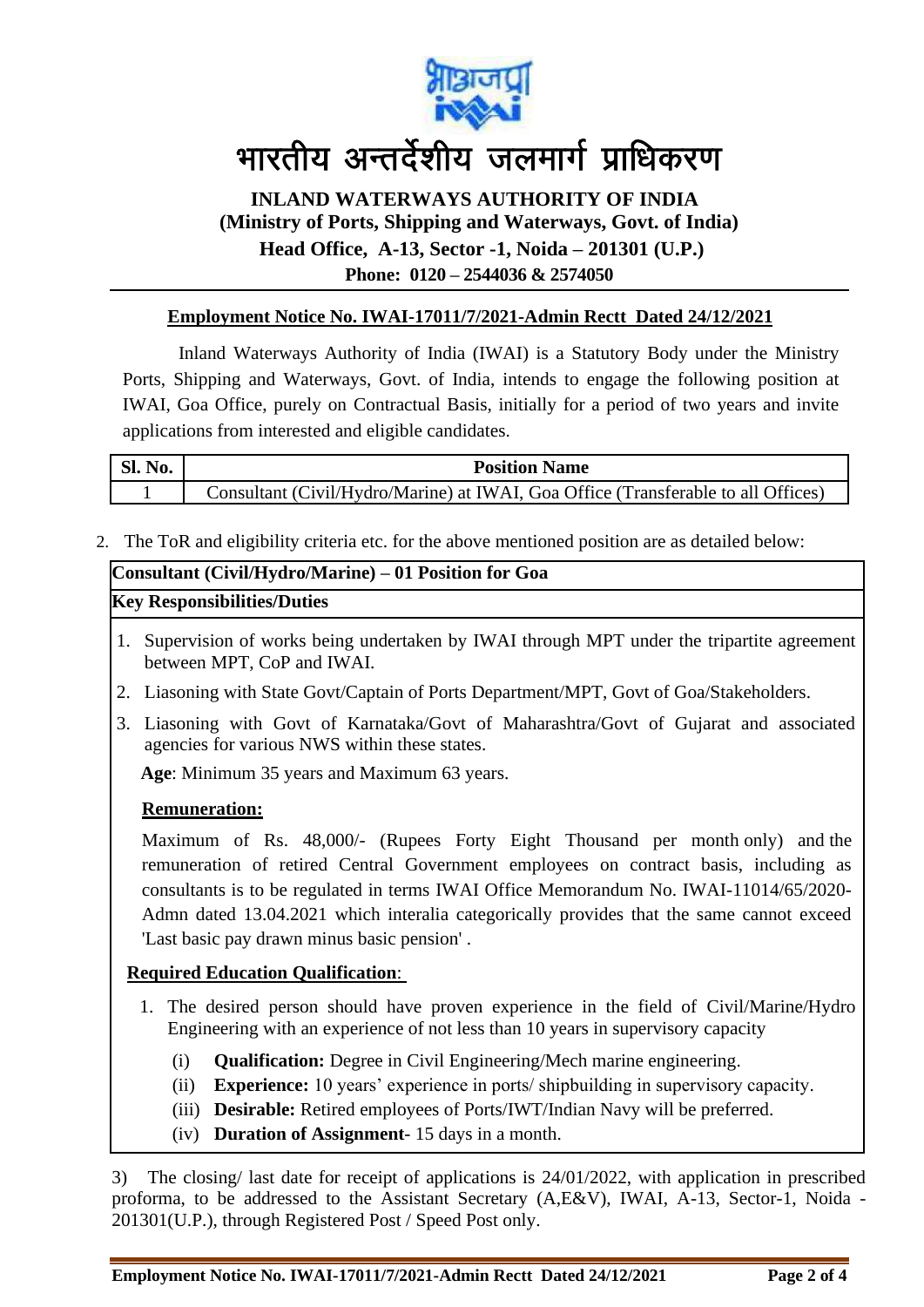4) The applicant must carry the original certificates and enclose the self-attested copies of certificates, testimonials in support of the eligibility criteria as stipulated in the advertisement, failing which the candidature shall be treated as non-eligible. The decision of the Authority as regard to the eligibility of a candidate or otherwise shall be final and no correspondence in this regard will be entertained.

#### 5) **General Terms & Conditions:**

The engagement on contractual basis in IWAI shall be regulated as per the following guidelines:

- (i) Individuals (Non-Government/private/Multinational/consultancy Firms) or Retired Employees from Govt. / Autonomous Bodies with requisite qualifications and experience as prescribed would be eligible for being engaged as consultants. However, the engagement shall not be considered as a case of re-employment.
- (ii) The engagement would be for a fixed period for providing high quality services to IWAI as per offer of Agreement/Letter of engagement.
- (iii) The engagement on full-time basis will be required to attend office on all working days and also on holidays, if required, on account of exigencies of work, unless specified, and they would not be permitted to take up any other assignment during the period of engagement with IWAI.
- (iv) Working hours would be from 10:00 am to 5:30 pm during the six working days in every week including half hour lunch break in between.
- (v) Attendance will have to be marked in the Bio-Metric System, installed at the IWAI office.
- (vi) The Consultants engaged on full-time basis will be required to attend office on all working days and also on holidays, if required, on account of exigencies of work.

#### 6) **Confidentiality:**

- (i) Consultant shall not divulge or disclose to any third party any information relating to IWAI for the Project, particularly the operational processes, technical know how, security arrangements, administrative/organizational matters, classified data and information, etc. without the approval of Competent Authority. Disclosure of the same shall be construed as a violation of the official Secret Act, 1923 and would be a ground for termination of your engagement with IWAI and for any such action as may be deemed necessary.
- (ii) The consultant shall be responsible and accountable for the services rendered / advice given by him since such advice / service is the result of contractual relations between the consultant and the employer.
- (iii) The consultant may avoid any conflict of interest while discharging contractual obligation and bring, beforehand, any possible instance of conflict of interest to IWAI. Further, the consultant is also expected to undertake an assignment only in the areas of its expertise and where it has capability to deliver efficient and effective advice / service.
- (iv) The consultant shall keep in view transparency, competitiveness, economy, efficiency and equal opportunity to all prospective bidders while rendering any advice to IWAI in regard to selection of technology, determination of design and specification of the subject matter, with bid eligibility criteria, bid evaluation criteria, more of tendering, tender notification etc.